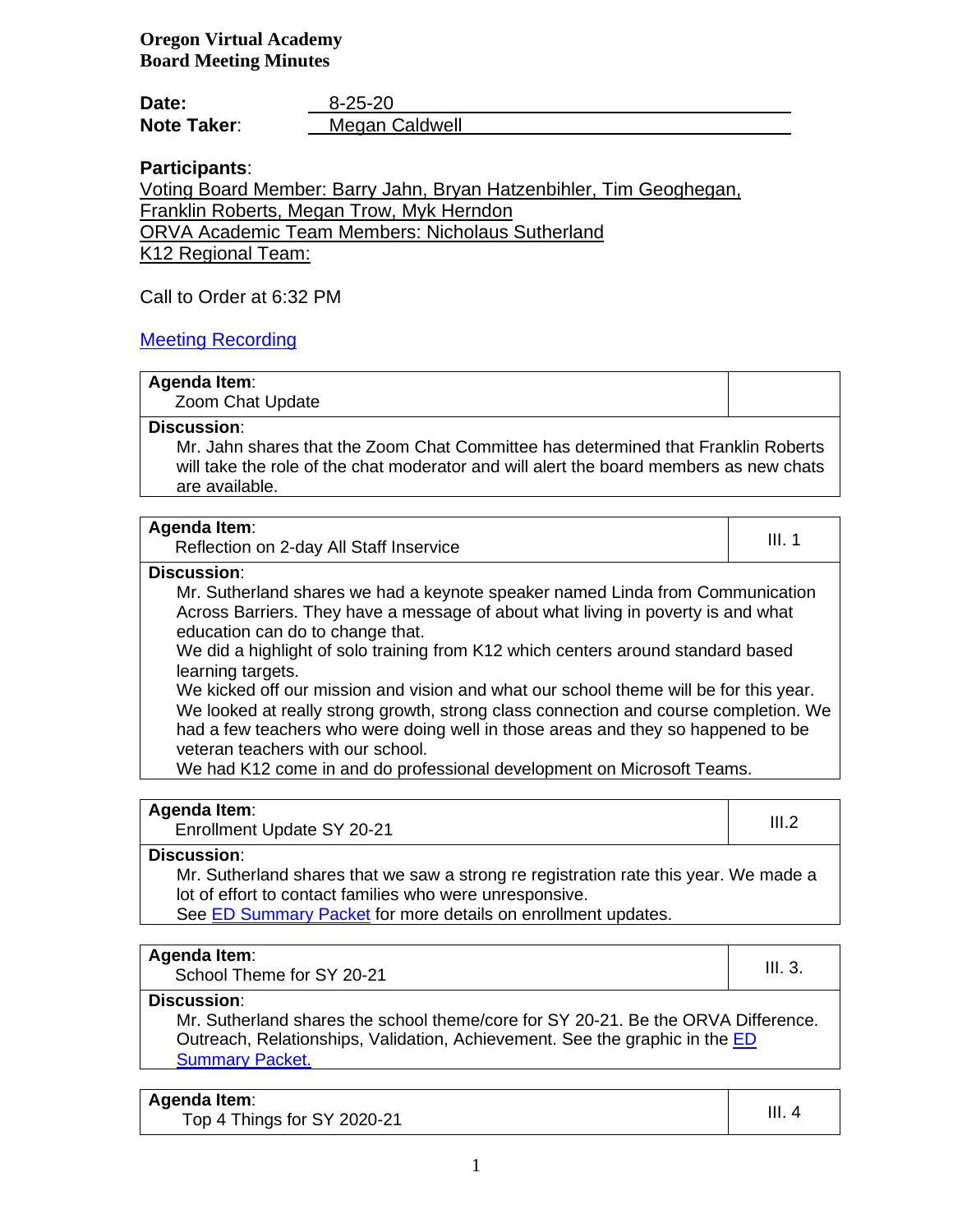## **Discussion**:

- 1. Increase Systems of accountability around STAR testing to ensure there are no passive testers and hold everyone accountable to test.
- 2. Increase the empathy of our staff for our student population via targeted professional development in the areas of poverty, social emotional learning, suicide prevention and diversity and equity training for all.
- 3. Increase student persistence, particularly regarding retaining new enrollees and limiting number of dropouts. This will be done by implementing our SS/Onboarding, Summer and CWM plans with fidelity.
- 4. Continue to reinforce high yield instructional strategies that ensure high levels of student engagement and growth. Pair internal expertise demonstrated by existing ORVA staff with K12 teacher training supports to increase buy in and reinforce expectations. Increase accountability via inter rather than reliability training to be conducted with the admin team.

| Agenda Item:<br><b>Program Goals</b>                                                                      | III.5 |
|-----------------------------------------------------------------------------------------------------------|-------|
| Discussion:<br>$\bullet$ 100% of instructional staff complete SOLO training and utilize SOLO practices in |       |

- 100% of instructional staff complete SOLO training and utilize SOLO practices in Class Sessions.
- Increase schoolwide Class Connect Attendance average to 75, prior year average 50% on 5/15/20
- 67% growth for all students using SGP (Student Growth Percentile), prior year average 46%.

## **Agenda Item**:

chad item.<br>Committee Report: Budget Report Update (Myk) III.1 (2)

## **Discussion**:

Mr. Chun-Hoon gives an overview of the financial packet through July. See the full financial report [here.](https://k12inc-my.sharepoint.com/personal/mecaldwell_oregonva_org/Documents/Documents/Secretary%20to%20the%20Board/Board%20Meetings/20-21/August%202020/Regular%20Meeting%208-25-20/ORVA%20-%20July%20Financials%20and%20FY21%20Budget%20(8-21-20).pptx)

## **Agenda Item**:

Consent Agenda

## **Discussion**:

Mr. Herndon moved to remove the K12 invoice payments from the consent agenda. Mr. Jahn seconded the motion. All were in favor with none opposed. The K12 invoice payment approval was removed.

- 1. Previous Board Minutes (July)
- 2. Approve K12 Invoice Payments (Removed from approval)
- 3. Approve 1+11 Financials
	- a. Financial Report (Myk, Craig); update school funding (and impact on M98, HSS)
- 4. [Monthly Staffing Update](https://k12inc-my.sharepoint.com/personal/mecaldwell_oregonva_org/Documents/Documents/Secretary%20to%20the%20Board/Board%20Meetings/20-21/August%202020/Regular%20Meeting%208-25-20/August%2025th%202020%20Staffing%20Report.pdf)
	- a. New Hires
	- b. Exiting
	- c. Open Positions Report

## **Action:**

Mr. Jahn moved to approve the consent agenda. Mr. Roberts seconded the motion. All were in favor with none opposed. The motion passes.

## **Agenda Item**:

Carry Forward for SY 19-20 Salary Schedule to SY 20-21 until further  $\vert$  V.A.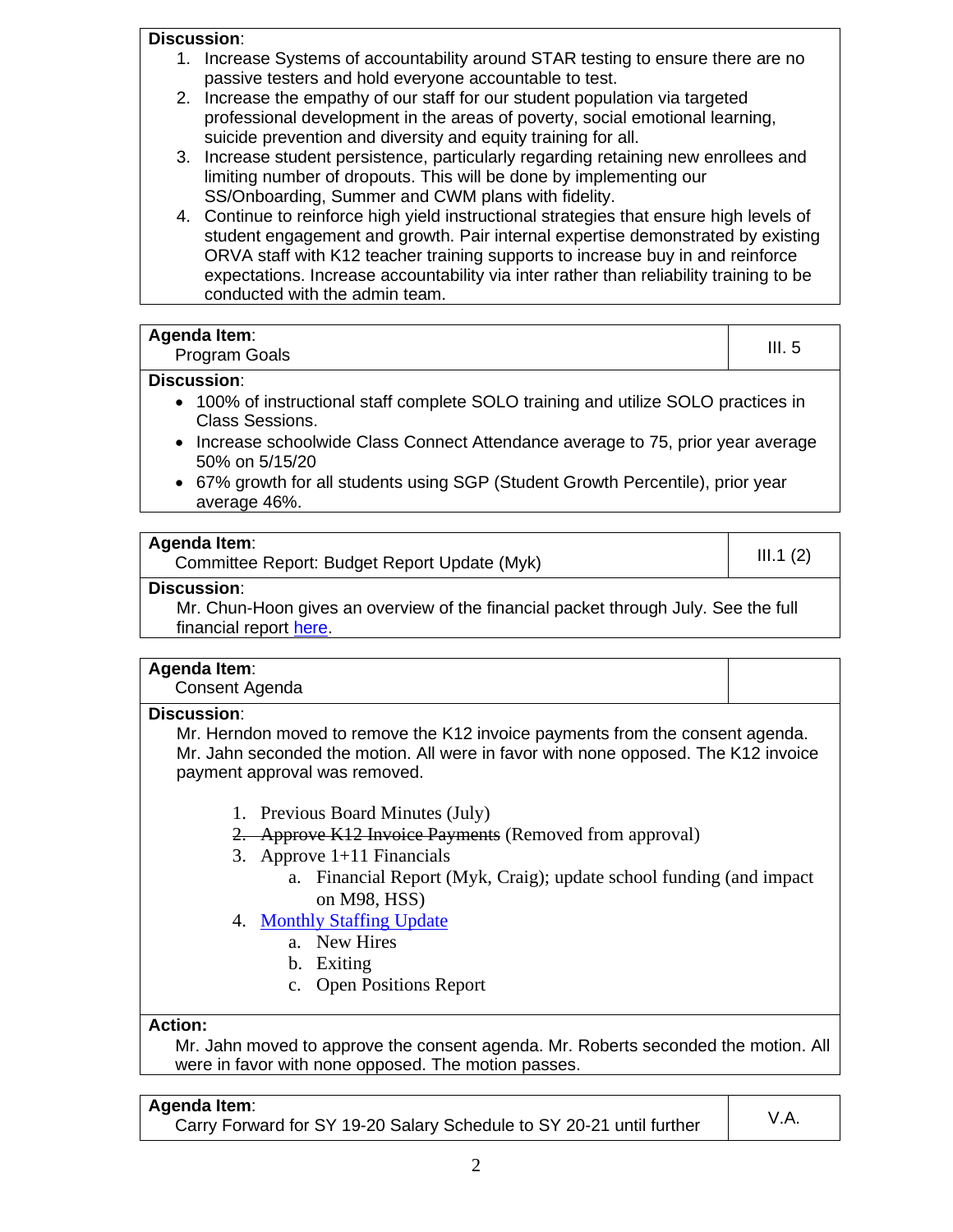notice.

## **Discussion**:

Mr. Sutherland shares in June of 2020 that staff salaries would be frozen until further notice. The FY 21 school budget that is to be presented this evening includes this pay freeze and the most efficient means of supporting that pay freeze is to carry forward the SY 19-20 Salary Schedule to SY 20-21 until further notice. Staff were notified of this pay freeze in June 2020 and signed contracts that reflected a frozen pay status regarding placement on the step schedule for Certified General Education teachers, Special Education Teachers, and School Counselors.

## **Action:**

Mr. Herndon moved to approve the Salary Schedule carry over until funding has been established. Mr. Jahn seconded the motion. All were in favor with none opposed. The motion passes.

#### **Agenda Item**:

Revised Stipend Schedule for 2020-21

#### **Discussion**:

In partnership with the ORVA finance Committee, it was determined that the complexity of the school year necessitated an increase in allocation of funds to the stipend schedule to support additional duties assigned to staff willing and able to support in functions that align to extra duty stipends. Added duties primarily serve Special Programs and High School and constitute an incremental spend of at least \$19,500.00

#### **Action:**

Mr. Herndon moved to approve the revised stipend schedule for 2020-21. Ms. Trow seconded the motion. All were in favor with none opposed. The motion passes.

## **Agenda Item**:

FY 2020-21 Budget

### **Discussion**:

The FY 21 Budget has been prepared in partnership between the ORVA Finance committee, K12 management staff and finance team members. The budget is based on a 0% increase with staff pay frozen until further notice, this is due to COVID driven volatility regarding school funding for FY 21. A revised budget will be prepared and presented at the October 2020 board meeting in alignment with standard school accounting procedures. The board finance committee has expressed an interested in removing the pay freeze at that time if possible. Executive Director recommends approval of the FY 21 budget as presented and timely submission to the North Bend School District in order to adhere to the September 1, 2020 deadline extension that was afforded to the ORVA Board of Directors.

### **Action:**

Mr. Herndon moved to approve the FY 2020-21 Budget. Ms. Trow seconded the motion. All were in favor with none opposed. The motion passes.

## **Agenda Item**:

SY 20-21 Parent Student Handbook

## **Discussion**:

The school year 2020-21 parent/student handbook contains no policy revisions. The handbook has been reviewed by Board Counsel, K12 compliance and school administration to ensure inclusion of components required by Oregon law and that which is considered best practice. This version fully integrates the elementary policy updates pertaining to adequate regular progress that were board approved in May of 2020 and reflects a separating of Middle School and High School policy to align with the restructuring of the administrative leadership team.